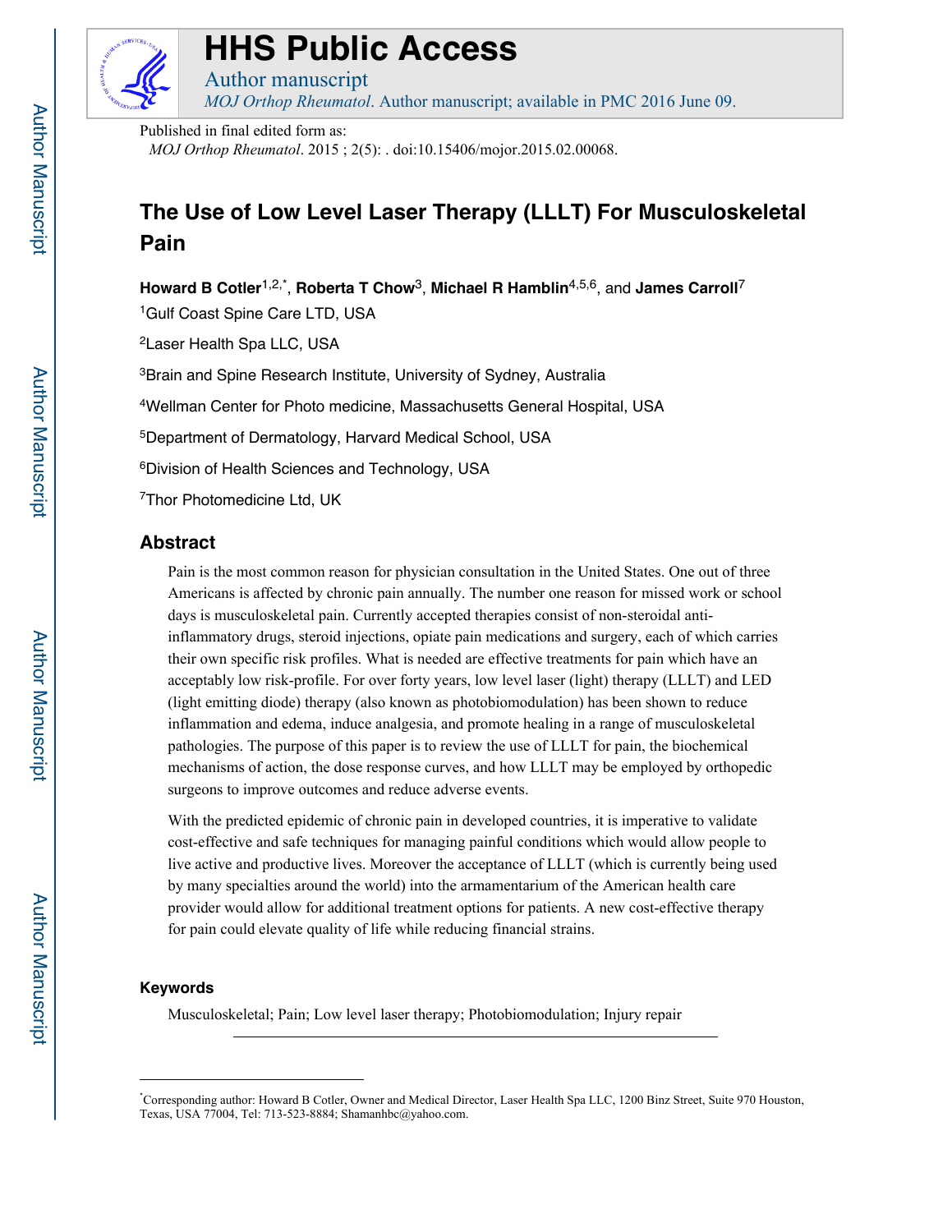# **Introduction**

Musculoskeletal pain affects 116 million Americans annually at a cost of \$635 billion a year in medical bills, lost productivity and missed work or school [1,2]. All therapeutic treatments have their benefits, but also possess different side effects, risks and or complications. The current treatment for musculoskeletal pain includes modalities, immobilization, medications, chiropractic care, physical therapy, behavioral management, injections and/or surgery. These standard therapies have their particular associated risks/side effect profiles including peptic ulcers/gastric bleeding [3], systemic effects (cardiovascular) [4], infections (including epidural abscess) [5], narcotic dependency/addiction [6], deformities, neurologic deficits, and surgical complications [7]. The natural history of chronic pain is one of increasing dysfunction, impairment and possible disability.

The definition of pain by the "International Association for the Study of Pain" states: "Pain is an unpleasant sensory and emotional experience associated with actual or potential tissue damage, or described in terms of such damage [8]". Withdrawal of the painful stimulus usually resolves pain promptly. Sometimes however, pain persists in spite of removal of the stimulus and even after healing of the body. Pain can also arise in the absence of any stimulus, disease or injury. Acute pain is considered to last less than thirty days, while chronic pain is of more than six months duration or as "pain that extends beyond the expected period of healing". There are three different types of pain; nociceptive, neuropathic and central. The current medical treatment of pain or analgesics is directed at various steps of the pain pathways (Figure 1). Clinically, low level laser therapy (LLLT) can treat nociceptive [9] and neuropathic pain [10], while central pain has not yet been proven to be responsive to LLLT.

### **What is LLLT?**

Low Level Laser Therapy (LLLT) sometimes known as Low Level Light Therapy or Photobiomodulation (PBM) is a low intensity light therapy. The effect is photochemical not thermal. The light triggers biochemical changes within cells and can be compared to the process of photosynthesis in plants, where the photons are absorbed by cellular photoreceptors and triggers chemical changes.

#### **History of LLLT**

In 1903, Dr. Nils Finsen was awarded a Nobel Prize for his contribution to the treatment of diseases, especially lupus vulgaris, with concentrated light radiation [11]. In 1960, Professor Maiman TH [12] built the first working red ruby laser [12], but it was not until 1967 when Mester E et al. [13,14] was able to demonstrate the phenomenon of "laser bio stimulation" [13,14]. In 1999, Whelan H et al. [15] presented his work on the medical applications of light emitting diodes (LED) for use on the NASA space station [15]. Subsequently over 400 Phase III randomized, double-blind, placebo-controlled trials have been published, with over 4000 laboratory studies of LLLT. (Pubmed.gov)

A laser is a device that generates light through a process of optical amplification based on the stimulated emission of electromagnetic radiation. There are four main classes of lasers as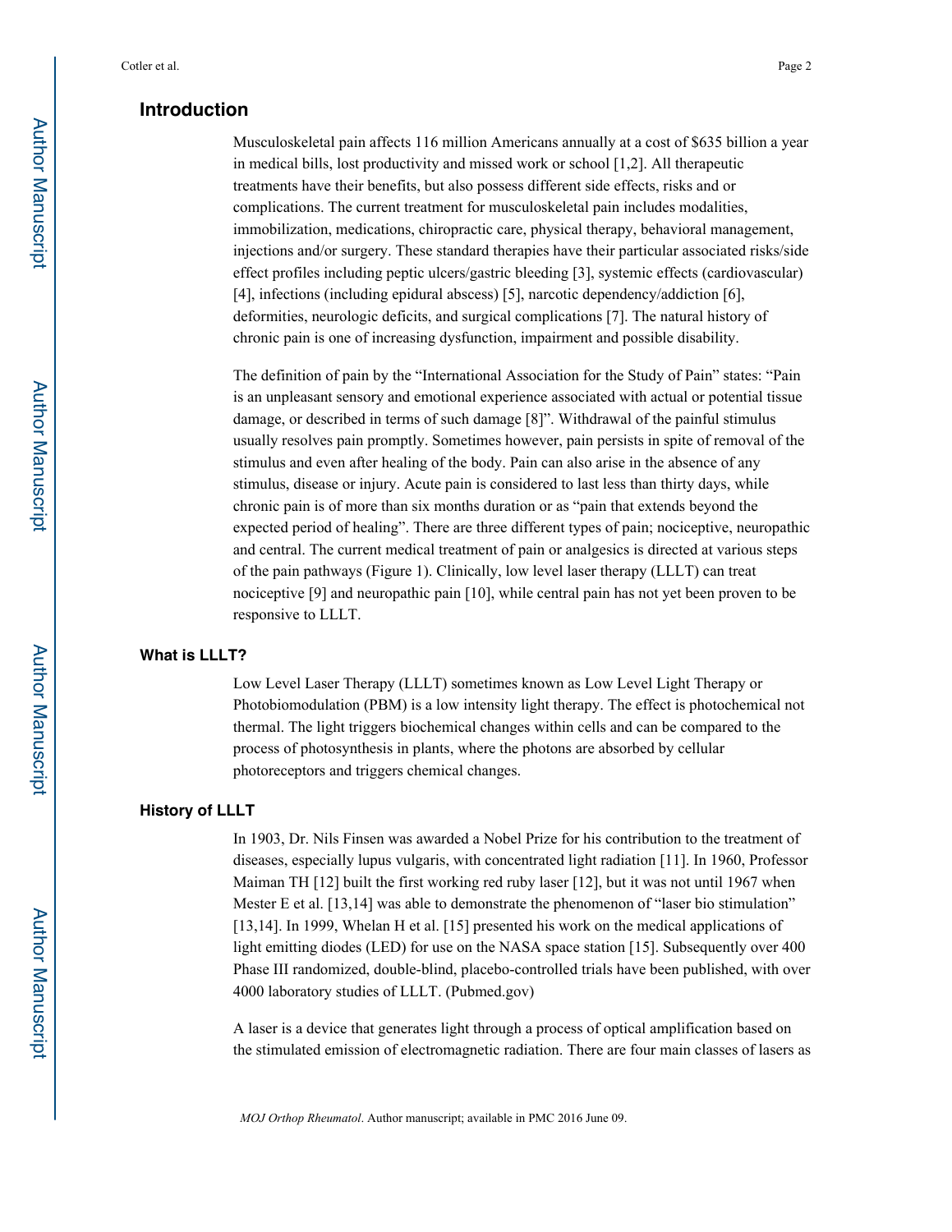defined by the International Engineering Consortium (IEC standard 60825.) These classes indicate potential danger the radiation is to the eye.

- **a.** Class 1/1M CD player
- **b.** Class 2/2M laser pointer
- **c.** Class 3R/3B LLLT and CD and DVD writers
- **d.** Class 4 Surgical laser

LLLT is the application of light (usually a low powered laser or LED typically power range of (10mW–500mW). Light with a wavelength in the red to near infrared region of the spectrum (660nm–905nm), is generally employed because these wavelengths have the ability to penetrate skin, and soft/hard tissues (Figure 2) and are proven in clinical trials to have a good effect on pain, inflammation and tissue repair. The power density (irradiance) is usually between  $5W/cm<sup>2</sup>$  and is applied to an injury or to a painful site for 30–60 seconds a few times a week for several weeks. The result is a reduction of inflammation, pain relief and accelerated tissue regeneration. In most cases the lasers/LEDs used for LLLT emit a divergent beam (not focused or collimated) because collimation is lost in tissue, but as a consequence ocular risks are also diminished over distance.

#### **Mechanisms of LLLT (Figure 3)**

For low-power visible or near-infrared light to have an effect on a biologic system, the photon must be absorbed by electronic absorption bands belonging to a photon acceptor or chromophore (first law of photobiology) [16]. A chromophore is a molecule (or portion of a molecule) which imparts a color to a compound (e.g. chlorophyll, hemoglobin, myoglobin, cytochrome c oxidase, other cytochromes, flavin, flavoproteins or porphyrins) [17]. The "optical window" in a tissue describes a range of wavelengths where the penetration of light into tissue is maximized by employing red and near-infrared wavelengths [18]. The optimum wavelength has been estimated to be around 810 nm. Mitochondria are "the cellular power plants" in our cells and as such they convert food molecules and oxygen into energy (ATP) by oxidative phosphorylation. It has been proposed that cytochrome c oxidase (COX) is the primary photo-acceptor for the red-NIR wavelength range in mammalian cells [19]. Nitric oxide (NO) produced in mitochondria can inhibit respiration by binding to COX and displace oxygen especially in injured or hypoxic cells [20]. It is proposed that LLLT can photo-dissociate NO from COX and reverse the mitochondrial inhibition of respiration due to excessive NO binding [21]. The process of light mediated vasodilation was first described by RF Furchgott [22] in 1968, and his research on the biological properties of nitric oxide eventually led to the award of a Nobel Prize in 1998 [23]. LLLT is able to produce a shift in the overall cell redox potential in the direction of greater oxidation by increasing reactive oxygen species (ROS) and decreasing reactive nitrogen species (RNS) [24–30]. The longterm effects of LLLT are thought to be due to the activation of various transcription factors by the immediate chemical signaling molecules produce from mitochondrial stimulation by LLLT. The most important of these signaling molecules are thought to be ATP, cyclic-AMP, NO and ROS [16].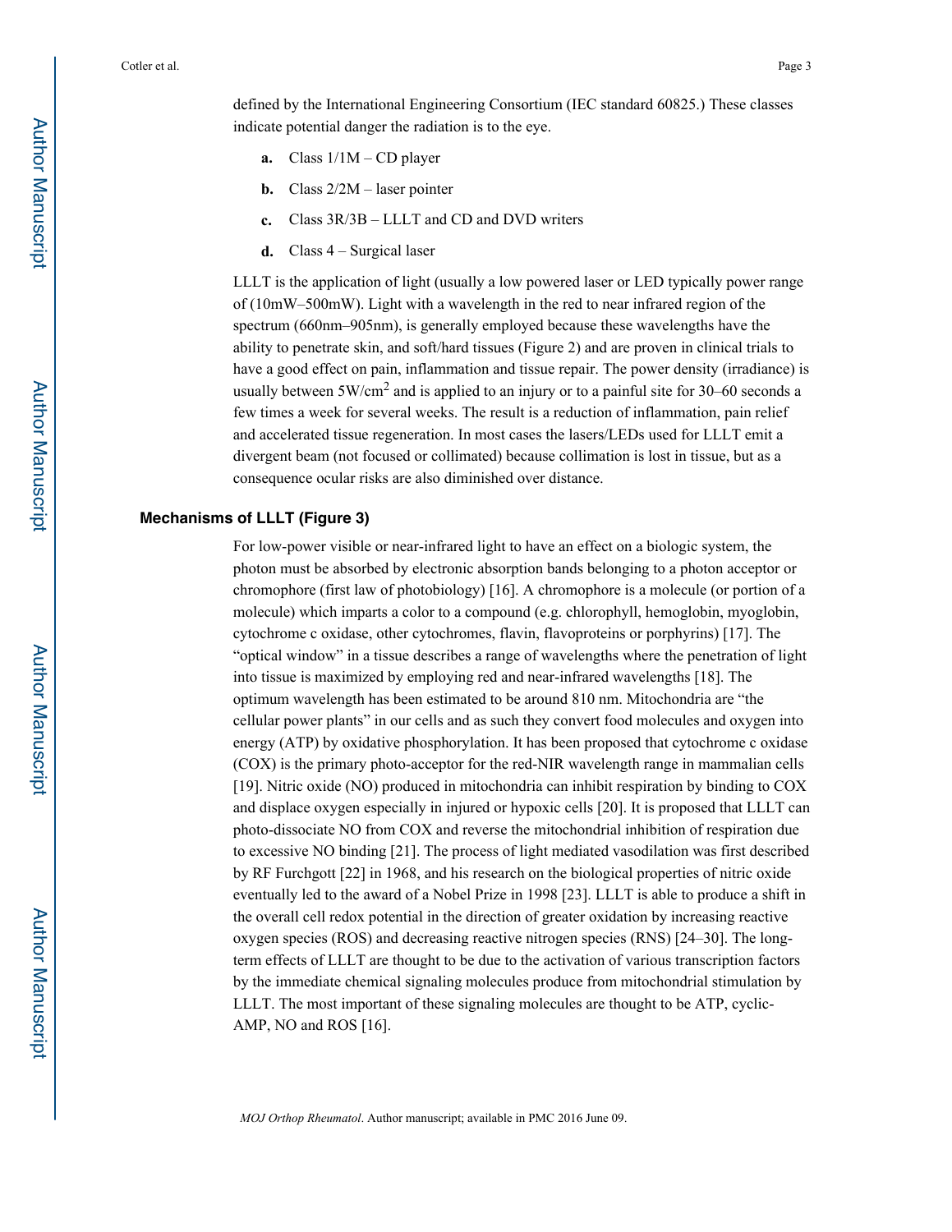LLLT at low doses has been shown to enhance cell proliferation of fibroblasts [31–34], keratinocytes [35], endothelial cells [36] and lymphocytes [37,38]. The mechanism of proliferation is thought to result from photo-stimulation of the mitochondria leading to activation of signaling pathways and up regulation of transcription factors eventually giving rise to increases in growth factors [31,39–42]. LLLT can enhance neovascularization, promote angiogenesis and increase collagen synthesis to aid in the healing of acute [43] and chronic wounds [44–46]. It has been observed in many studies, that LLLT exhibits a biphasic dose response curve [47,48], where by lower doses of light are more effective than much higher doses. These low doses of light have demonstrated the ability to heal skin, nerves, tendons, cartilage and bones. This biphasic dose response curve may have important implications for LLLT for pain relief for the following reasons. Low-intensity LLLT stimulates mitochondria and raises mitochondrial membrane potential [49–51] and might be supposed to be more likely to increase metabolism and transport of action potentials in neurons rather than decrease it. However, much higher intensity LLLT produced by a focused laser spot acting on a nerve has the opposite effect, inhibiting mitochondrial metabolism in c-fibers and a-delta fibers and reducing mitochondrial membrane potential, thereby inducing a nerve blockade (see below).

#### **LLLT in the treatment of pain**

Acute orthopedic conditions such as sprains [52,53], strains, post-surgical pain, a whiplash injury [54], muscular back pain, cervical or lumbar radiculopathy [55,56], tendinitis [57,58] and chronic conditions such as osteoarthritis [59–64], rheumatoid arthritis, frozen shoulder [65], neck and back pain [56], epicondylitis [66], carpal tunnel syndrome [67,68], tendinopathy [69], fibromyalgia [70], plantar fasciitis [70], post tibial fracture surgery [9] and chronic regional pain syndrome are amenable to LLLT. Dental conditions producing pain such as orthodontic procedures [71], dentine hypersensitivity [72], and third molar surgery [73] respond well to treatment with LLLT. Neuropathic pain conditions can also be treated such as post herpetic neuralgia [74], trigeminal neuralgia (10), and diabetic neuropathy [75]. Due to the wide spectrum of conditions one would surmise that multiple mechanisms can operate to achieve pain relief.

The peripheral nerve endings of nociceptors, consisting of the thinly myelinated A $\partial$  and unmyelinated, slow-conducting C fibers, lie within the epidermis. This complex network transduces noxious stimuli into action potentials. Moreover these nerve endings are very superficial in nature and thus are easily within the penetration depths of the wavelengths used in LLLT (Figure 4). The cell bodies of neurons lie within the dorsal nerve root ganglion, but the elongated cytoplasm (axons) of the neurons extends from the cell body to the bare nerve endings in the surface of the skin. The direct effect of LLLT are initially at the level of the epidermal neural network, but the effects move to nerves in subcutaneous tissues, sympathetic ganglia, and the neuromuscular junctions within muscles and nerve trunks.

LLLT applied with a sufficient level of intensity causes an inhibition of action potentials where there is an approximately 30% neural blockade within 10 to 20 minutes of application, and which is reversed within about 24 hours [76]. The laser application to a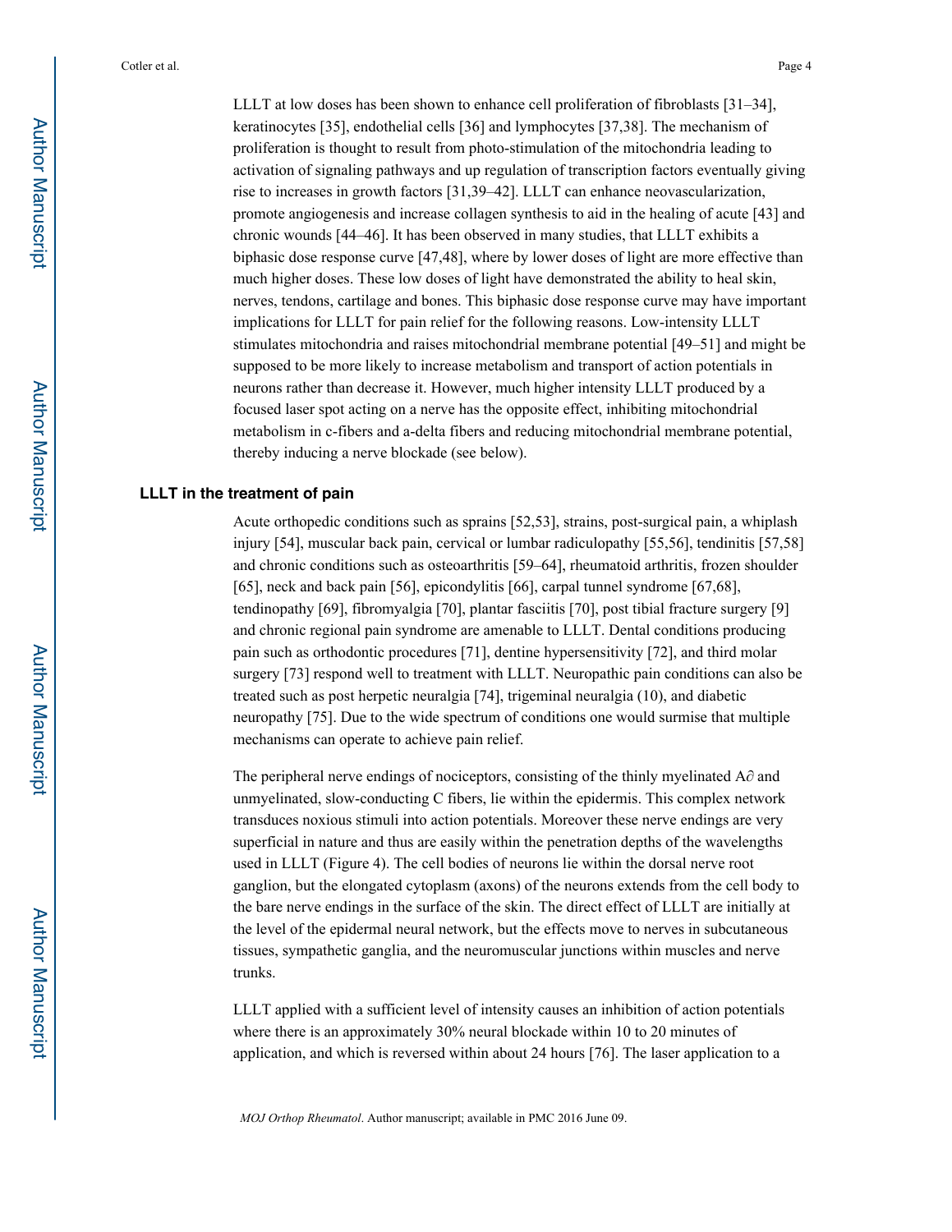peripheral nerve does have a cascade effect whereby there is suppressed synaptic activity in second order neurons so that cortical areas of the pain matrix would not be activated.

Adenosine triphosphate (ATP) is the source of energy for all cells, and in neurons this ATP is synthesized by mitochondria while they are located in the dorsal root ganglion. These mitochondria are then transported along the cytoskeleton of the nerve by a monorail system of molecular motors. LLLT acts like an anesthetic agent, in that both LLLT and anesthetics have been shown to temporally disrupt the cytoskeleton for a matter of hours as evidenced by formation of reversible varicosities or beading along the axons, which in turn cause mitochondria to "pile up" where the cytoskeleton is disrupted [77]. The exact mechanism for this effect is unknown but it is not a thermal action. It has been shown that LLLT at the correct dose decreases mitochondrial membrane potential (MMP) in DRG neurons and that ATP production is then reduced [78] so perhaps the lack of ATP could be cause of this neural blockade. The most immediate effect of nociceptor blockade is pain relief which occurs in a few minutes and has been shown by the timed onset of a conduction blockade in somatosensory-evoked potentials (SSEPs) [76]. This inhibition of peripheral sensitization not only lowers the activation threshold of nerves but also decreases the release of pro inflammatory neuropeptides (i.e. substance P and CGRP). In persistent pain disorders this reduction of tonic input to activated nociceptors and their synaptic connections, leads to a long-term down-regulation of second-order neurons [78]. The modulation of neurotransmitters is a further possible mechanism of pain relief, as serotonin and endorphin levels have been shown to increase in animal models [79,80] and following laser treatment of myofascial pain in patients [81]. Thus LLLT can have short, medium and long term effects. Fast acting pain relief occurs within minutes of application, which is a result of a neural blockade of the peripheral and sympathetic nerves and the release of neuromuscular contractions leading to in a reduction of muscle spasms [82,83].

In the medium term there is a decrease of local edema and a reduction of inflammation within hours to days [84]. The action of LLLT in reducing swelling and inflammation has been well established in animal models as well as in clinical trials. The numbers of inflammatory cells has been shown to be reduced in joints injected with protease [85], in collagen-induced rheumatoid arthritis [86], and in acute pulmonary inflammation [87]. The expression levels of pro-inflammatory cytokines have been shown to be reduced by LLLT in burn wounds [88], in muscle cryo lesions [89] and in delayed type hypersensitivity [90]. The long term effects of LLLT occur within a week or two and can last for months and sometimes years as a result of improved tissue healing.

#### **LLLT parameters**

For LLLT to be effective, the irradiation parameters (wavelength, power, power density, pulse parameters, energy density, total energy and time) need to be within certain ranges. The best penetrating wavelengths in the range of 760–850nm and may achieve a light density of 5mW/cm2 at 5cm deep when the beam power is 1Watt and surface density is 5W/cm2. There are four clinical targets for LLLT:

- **a.** The site of injury to promote healing, remodeling and reduce inflammation.
- **b.** Lymph nodes to reduce edema and inflammation.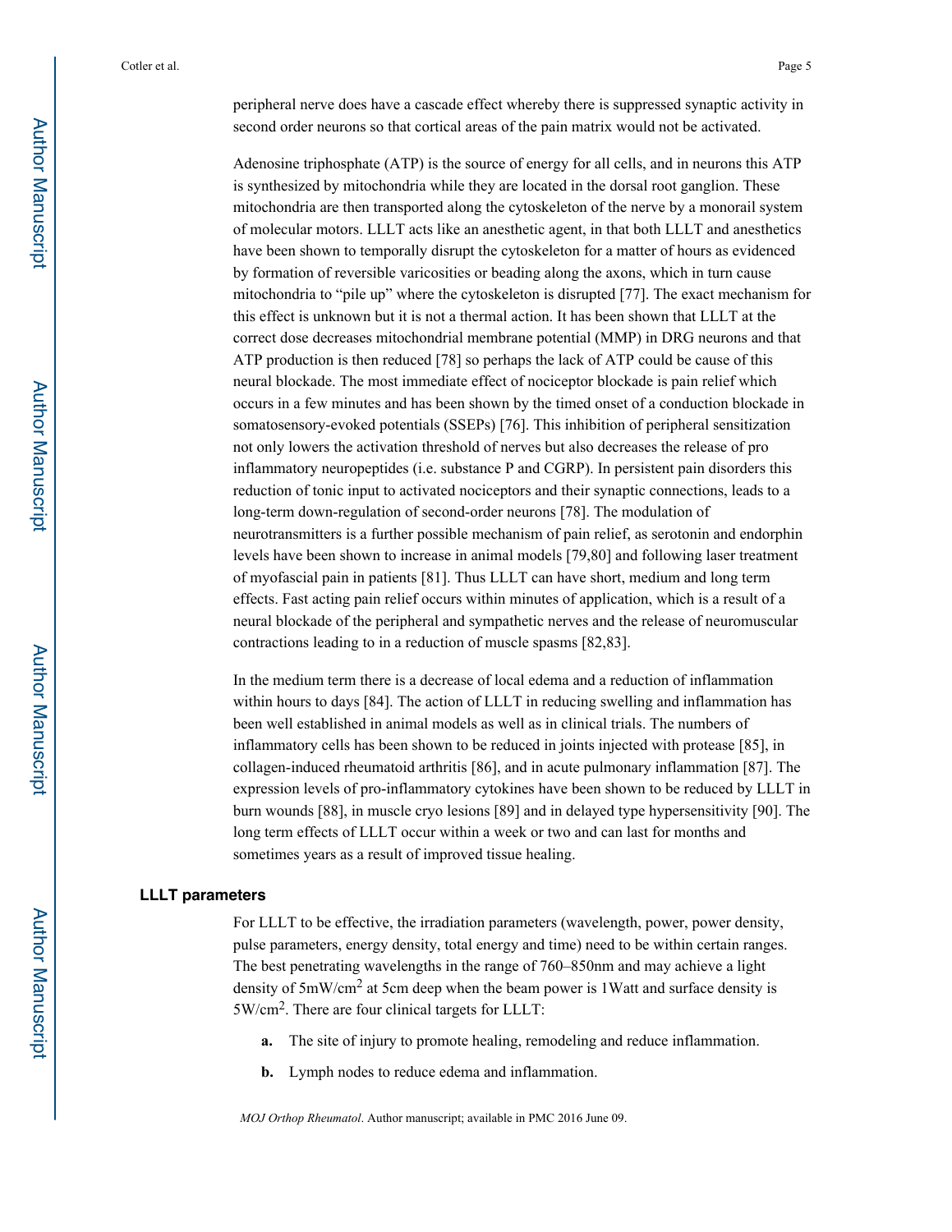- **c.** Nerves to induce analgesia.
- **d.** Trigger points to reduce tenderness and relax contracted muscle fibers.

Treatment times per point are in the range of 30 seconds to 1 minute. As little as one point may be treated in simple cases, but as many as 10 to 15 points may be treated for more complex dysfunction such as cervical or lumbar radiculopathy.

The potential hazards are mostly ocular, as some LLLT devices are lasers, though increasingly LLLT devices have become LEDs. In most cases, LLLT devices emit divergent beams (not focused or collimated), so the ocular risk diminishes over distance. Manufacturers are obliged to provide the nominal ocular hazard distance (NOHD) within their user instructions. ANSI 2 136.3 (2011) is the current definitive USA document on laser safety in healthcare environments (www.ansi.org) and IEC60825 is the International Standard. Part 8 provides guidelines for the safe use of laser beams on humans (www.iec.ch).

The North American Association for Laser Therapy conference in 2010 held a consensus meeting on safety and contraindications. Their main recommendations were:

- **I.** Eyes Do not aim laser beams into the eyes and everyone present should wear appropriate safety spectacles.
- **II.** Cancer Do not treat over the site of any known primary carcinoma or secondary metastasis unless the patient is undergoing chemotherapy when LLLT can be used to reduce side effects such as mucositis. LLLT however can be considered in terminally- ill cancer patients for palliative relief.
- **III.** Pregnancy- Do not treat directly over the developing fetus.
- **IV.** Epileptics Be aware that low frequency pulsed visible light (<30Hz) might trigger a seizure in photosensitive, epileptic patients.

The adverse effects of LLLT have been reported to be no different from those reported by patients exposed to placebo devices in trials.

#### **Orthopedic outcomes**

According to the more than 4000 studies on pub.med.gov, it can be concluded that the majority of laboratory and clinical studies have demonstrated that LLLT has a positive effect on acute and chronic musculoskeletal pain. Due to the heterogeneity of populations, interventions and comparison groups, this diversity means that every single study has not been positive. Pain is a very complex condition which presents in different forms with an interplay of mechanical, biochemical, psychological and socioeconomic factors. It is extremely challenging to compare LLLT to other treatments, and LLLT regimens are complicated by different lengths of treatment, all without standardization of wavelengths and dosages. Currently, there have been no long-term (greater than 2 year follow up) human clinical studies that have evaluated LLLT. The overall positive short term clinical studies in addition to strong laboratory studies should give the clinical confidence that LLLT may be beneficial for many individuals suffering from musculoskeletal pain, regardless of the cause.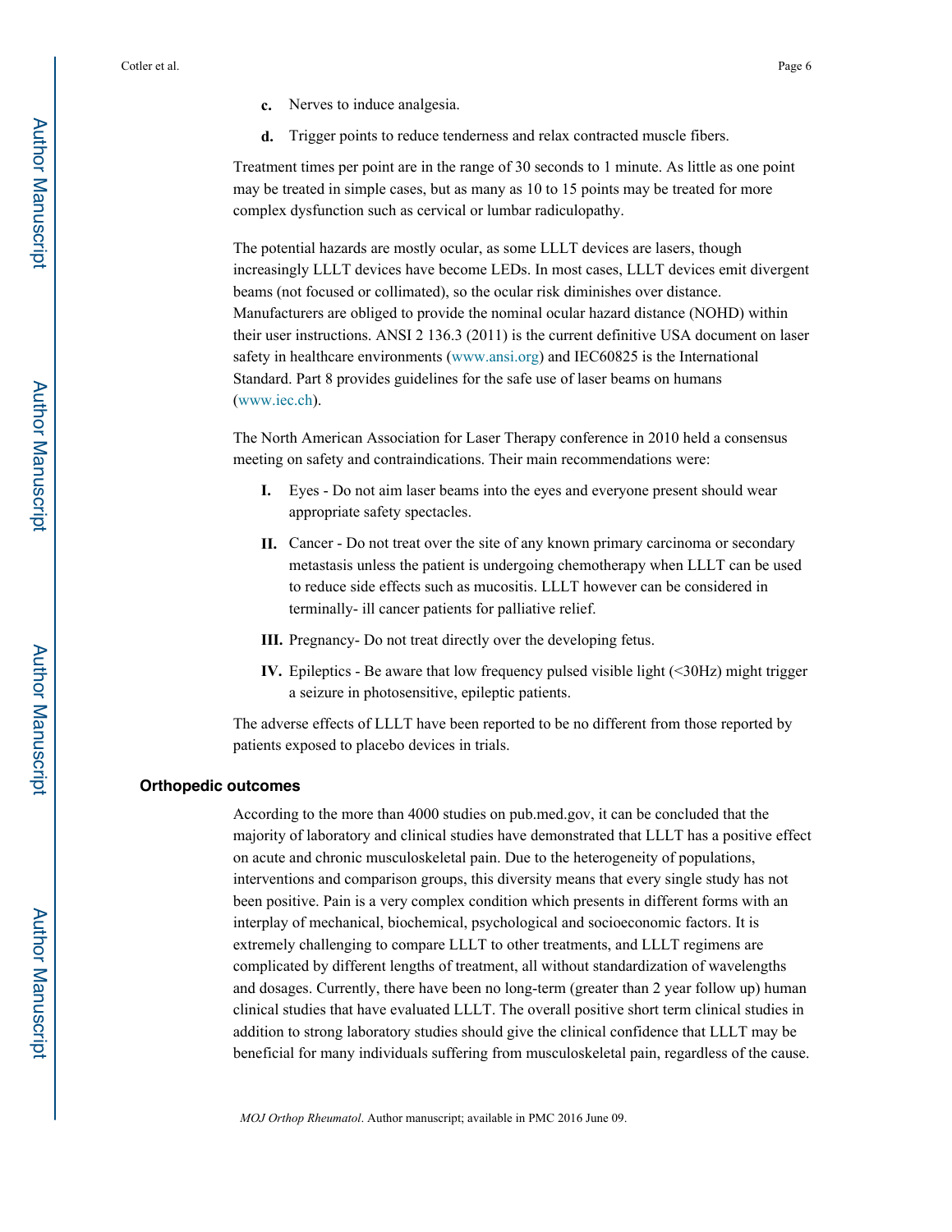Consideration of evidence based treatment studies for LLLT has led to the determination that LLLT is classified as experimental/investigational by insurance companies (BCBSKS 2013), while the American Academy of Orthopedic Surgeons has no recommendations for or against its use. With FDA approval for temporary relief of muscle and joint pain, this underlines the need for further well-designed clinical studies.

# **Conclusion**

One has to be realistic about the therapeutic use of LLLT. The previous discussion has shown that LLLT is beneficial for pain relief and can accelerate the body's ability to heal itself. LLLT has a long history and strong basic science evidence, which supports its use in pain management. It has few side effects and is well tolerated by the elderly. A laser or LED does not correct situations involving structural deficits or instabilities whether in bone or in soft tissue. Also, LLLT should only be used as an adjuvant therapy for pain relief in patients with neuropathic pain and neurologic deficits. Successful outcomes, like all medical management, depend on good clinical skills linked with an understanding of the nature of injury, inflammation, repair, pain, and the mechanism of laser and LED effects.

# **Acknowledgments**

Michael R Hamblin was supported by US NIH grant R01AI050875.

# **Abbreviations**

| L E D      | <b>Light Emitting Diodes</b> |
|------------|------------------------------|
| LLLT       | Low Level Laser Therapy      |
| <b>PRM</b> | Photobiomodulation           |
| NO         | Nitric Oxide                 |
| <b>ATP</b> | Adenosine Triphosphate       |
| <b>ROS</b> | Reactive Oxygen Species      |
| ммр        | Membrane Potential           |

# **References**

- 1. Johannes CB, Le TK, Zhou S, Johnston JA, Dworkin RH. The prevalence of chronic pain in United States adults: results of Internet-based survey. J Pain. 2010; 11(11):1230–1239. [PubMed: 20797916]
- 2. Gaskin DJ, Richard P. The economic costs of pain in the United States. J Pain. 2012; 13(8):715– 724. [PubMed: 22607834]
- 3. Deeks ED. Fixed-dose ibuprofen/famotidine: a review of its use to reduce the risk of gastric and duodenal ulcers in patients requiring NSAID therapy. Clin Drug Investig. 2013; 33(9):689–697.
- 4. Singh BK, Haque SE, Pillai KK. Assessment of nonsteroidal anti-inflammatory drug-induced cardiotoxicity. Expert Opin Drug MetabToxicol. 2014; 10(2):143–156.
- 5. Jones TF, Feler CA, Simmons BP, Melton K, Craig AS, et al. Neurologic complications including paralysis after a medication error involving implanted intrathecal catheters. Am J Med. 2002; 112(1):31–36. [PubMed: 11812404]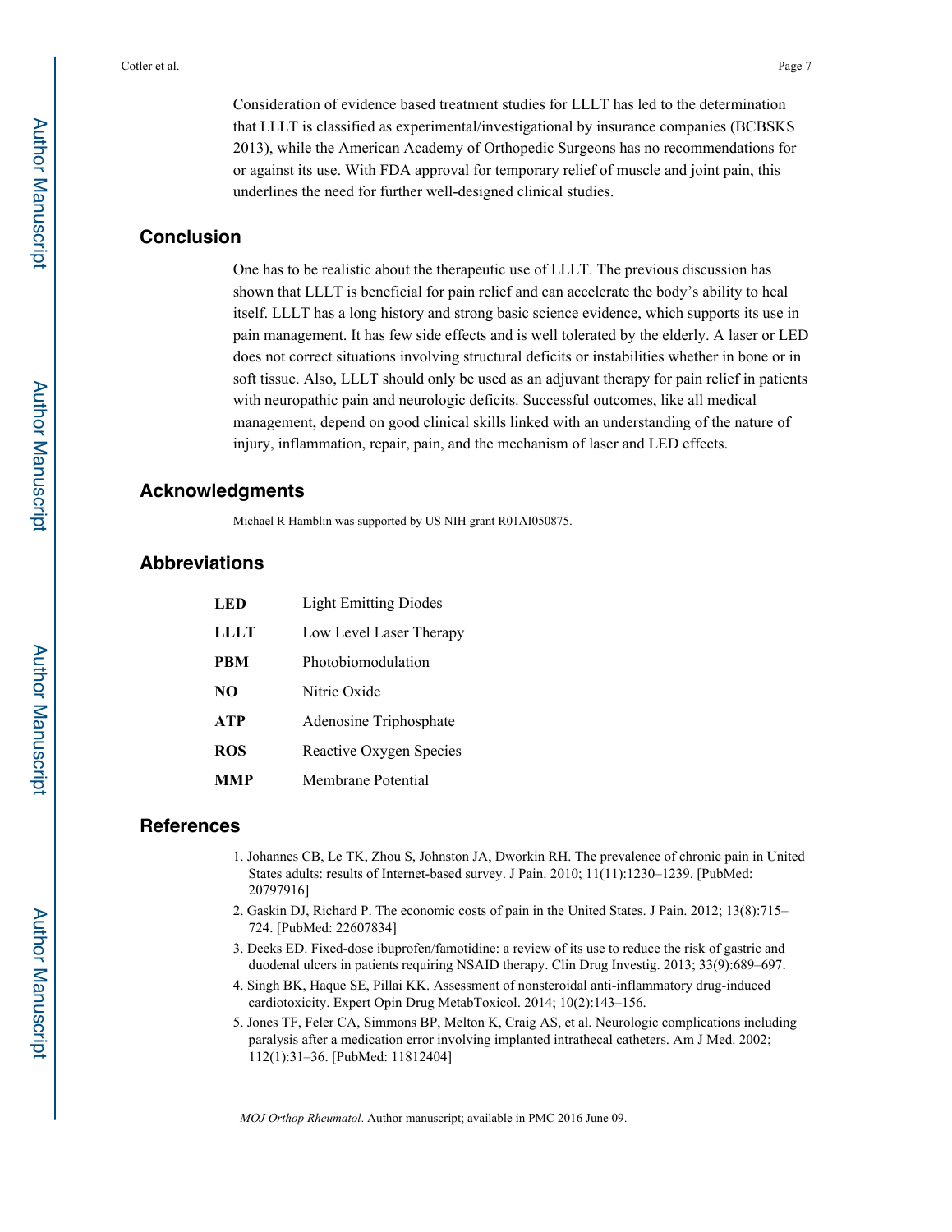- 6. Argoff CE, Viscusi ER. The Use of Opioid Analgesics for Chronic Pain: Minimizing the Risk for Harm. Am J Gastroenterol. 2014; 2(1):3–8. [PubMed: 25207607]
- 7. Nasser R, Yadda S, Maltenfort MG, Harrop JS, Anderson DG, et al. Complication in spine surgery. J Neurosurg Spine. 2010; 13(2):144–157. [PubMed: 20672949]
- 8. Merskey, H.; Bagduk, N. Classificaton of Chronic Pain. 2. International Association for the Study of Pain (IASP) Task Force on Toxonomy, IASP Press; Seattle: 1994. Part III: Pain terms, a current list with definitions and notes on usage.
- 9. Nesioonpour S, Mokmeli S, Vojdani S, Mohtadi A, Akhondzadeh R. The effect of low-level laser on post-operative pain after tibial fracture surgery: a double-blind controlled randomized clinical trial. Anesth Pain Med. 2014; 4(3):e17350. [PubMed: 25237637]
- 10. Falaki F, Nejat AH, Dalirsani Z. The Effect of Low-level Laser Therapy on Trigeminal Neuralgia: A Review of Literature. J Dent Res Dent Clin Dent Prospects. 2014; 8(1):1–5. [PubMed: 25024832]
- 11. Finsen, NR. Nobel Lectures, Physiology or Medicine 1901–1921. Elsevier Publishing Company; Amsterdam, Netherlands: 1967.
- 12. Maiman TH. Stimulated optical radiation in ruby. Nature. 1960; 187:493–494.
- 13. Mester E, Ludány G, Sellyei M, Szende B, Gyenes G, et al. Studies on the inhibiting and activating effects of laser beams. Langenbecks Arch Chir. 1968; 322:1022–1027. [PubMed: 5758676]
- 14. Mester E, Ludány G, Sellyei M, et al. The simulating effect of low power laser rays on biological systems. Laser Rev. 1:3.
- 15. Whelan HT, Smits RL, Buchman EV, Whelan NT, Turner SG, et al. Effect of NASA light-emitting diode irradiation on wound healing. J Clin Laser Med Surg. 2001; 19(6):305–314. [PubMed: 11776448]
- 16. Chung H, Dai T, Sharma SK, Huang YY, Carroll JD, et al. The nuts and bolts of low-level laser (light) therapy. Ann Biomed Eng. 2012; 40(2):516–533. [PubMed: 22045511]
- 17. Hamblin, MR.; Demidova-Rice, TN. Cellular chromophores and signaling in LLLT. In: Hamblin, MR., et al., editors. Mechanisms for Low-Light Therapy II. The International Society for Optical Engineering; Bellingham, Washington, USA: 2007.
- 18. Hamblin, MR.; Demidova, TN. Mechanisms of low level light therapy an introduction. In: Hamblin, MR., et al., editors. Mechanisms for Low-Light Therapy I. Vol. 61001. The International Society for Optical Engineering; Bellingham, Washington, USA: 2006. p. 1-12.
- 19. Wong-Riley MT, Liang HL, Eells JT, Chance B, Henry MM, et al. Photobiomodulation directly benefits primary neurons functionally inactivated by toxins: role of cytochrome c oxidase. J Biol Chem. 2005; 280(6):4761–4771. [PubMed: 15557336]
- 20. Brown GC. Nitric oxide regulates mitochondrial respiration and cell functions by inhibiting cytochrome oxidase. FEBS Lett. 1995; 369(2–3):136–139. [PubMed: 7649245]
- 21. Lane N. Cell biology: power games. Nature. 2006; 443(7114):901–903. [PubMed: 17066004]
- 22. Ehrreich SJ, Furchgott RF. Relaxation of mammalian smooth muscles by visible and ultraviolet radiation. Nature. 1968; 218(5142):682–624. [PubMed: 5655961]
- 23. Martin W. Robert F Furchgott, Nobel laureate (1916–2009)--a personal reflection. Br J Pharmacol. 2009; 158(3):633–637. [PubMed: 19681890]
- 24. Alexandrotou E, Yova D, Handries P, Keetsos D, Loukas S. Human fibroblast alterations induced by low power laser irradiation at the single cell level using confocal microscopy. Photochem Photobiol Sci. 2002; 1(8):547–552. [PubMed: 12659495]
- 25. Chen AC, Arany PR, Huang YY, Tomkinson EM, Sharma SK, et al. Low level laser therapy activates NF-kB via generation of reactive oxygen species in mouse embryonic fibroblasts. PLOS One. 2011; 6(7):e22453. [PubMed: 21814580]
- 26. Grossman N, Schneid N, Reuveni H, Halevy S, Lubart R. 780 nm low power diode laser irradiation stimulates proliferation of kerotinacyte cultures: involvement of reactive oxygen species. Lasers Surg Med. 1998; 22(4):212–218. [PubMed: 9603282]
- 27. Lavi R, Shainberg A, Friedmann H, Shneyvays V, Rickover O, et al. Low energy visible light induces reactive oxygen species generation and stimulates an increase of intracellular calcium concentration in cardiac cells. J Biol Chem. 2003; 278(42):40917–40922. [PubMed: 12851407]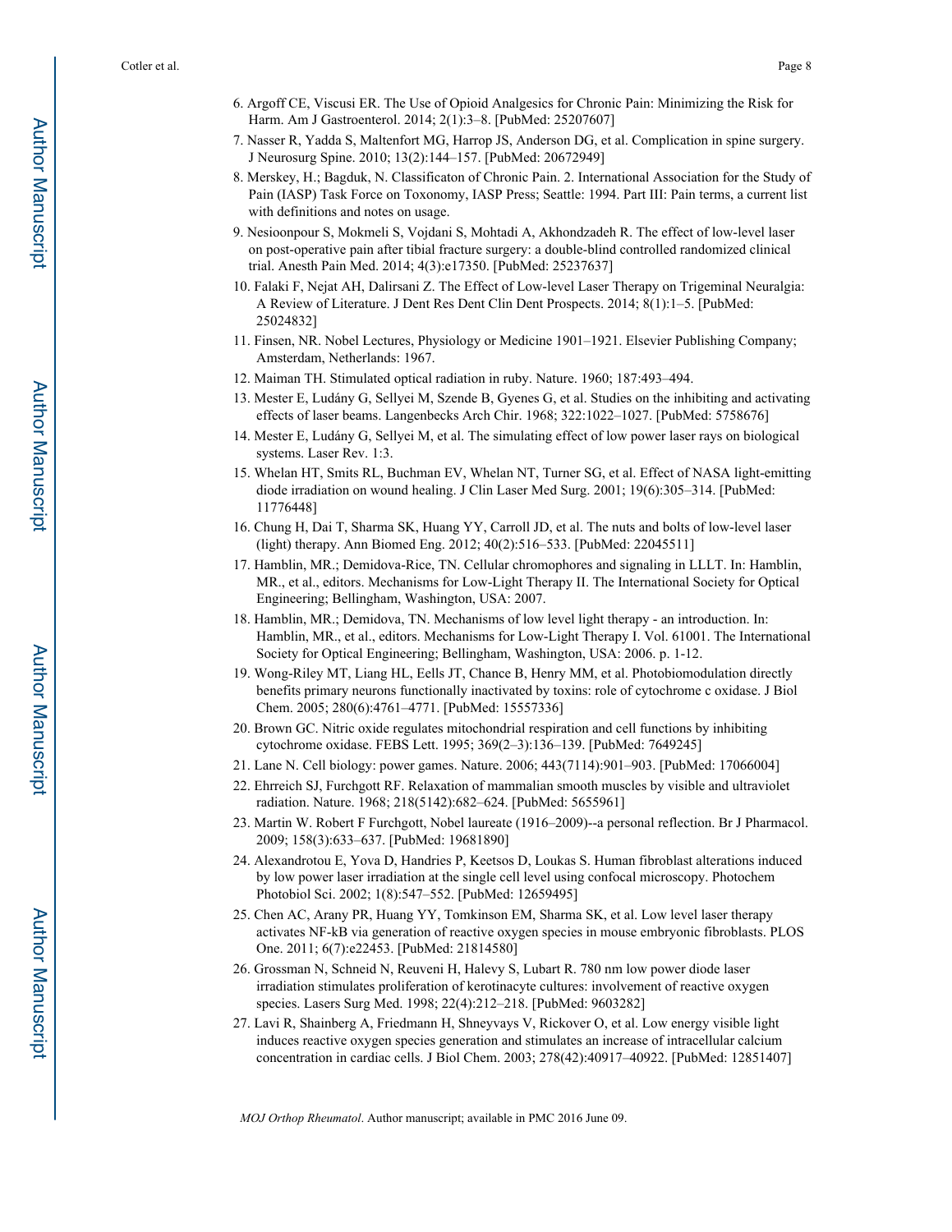- 28. Lubart R, Eichler M, Lavi R, Friedman H, Shaimberg A. Low-energy laser irradiation promotes cellular redox activity. Photomed Laser Surg. 2005; 23(1):3–9. [PubMed: 15782024]
- 29. Pal G, Dutta A, Mitra K, Grace MS, Romanczyk TB, et al. Effect of low intensity laser irradiation with human skin fibroblast cells using fiber-optic nano-probes. J Photochem Photobiol B. 2007; 86(3):252–261. [PubMed: 17224276]
- 30. Zhang J, Xing D, Gao X. Low-power laser irradiation activates Src tyrosine through reactive oxygen species –mediated signaling pathway. J Cell Physiol. 2008; 217(2):518–528. [PubMed: 18615581]
- 31. Lubart R, Wollman Y, Friedmann H, Rochkind S, Laulicht I. Effects of visible and near infrared lasers on cell cultures. J Photochem Photobiol B. 1992; 12(3):305–310. [PubMed: 1321905]
- 32. Yu W, Naim JO, Lanzafame RJ. The effect of laser irrafiation on the release of bFGF from 3T3 fibroblasts. Photochem Photobiol. 1994; 59(2):167–170. [PubMed: 8165235]
- 33. Vinck EM, Cagnie BJ, Cornelissen MJ, Declercq HA, Cambier DC. Increased fibroblast proliferation induced by light emitting diode and low power laser irradiation. Lasers Med Sci. 2003; 18(2):95–99. [PubMed: 12928819]
- 34. Frigo L, Fávero GM, Lima HJ, Maria DA, Bjordal JM, et al. Low-level laser irradiation (InGaAlP-660 nm) increases fibroblast cell proliferation and reduces cell death in a dosedependent manner. Photomed Laser Surg. 2010; 28(Suppl 1):S151–S156. [PubMed: 19764894]
- 35. Basso FG, Oliveira CF, Kurachi C, Hebling J, Costa CA. Biostimulatory effect of low-level laser therapy on keratinocytes in vitro. Lasers Med Sci. 2013; 28(2):367–374. [PubMed: 22314560]
- 36. Szymanska J, Goralczyk K, Klawe JJ, Lukowicz M, Michalska M, et al. Phototherapy with lowlevel laser influences the proliferation of endothelial cells and vascular endothelial growth factor and transforming growth factor-beta secretion. J Physiol Pharmacol. 2013; 64(3):387–391. [PubMed: 23959736]
- 37. Moore P, Ridgway TD, Higbee RG, Howard EW, Lucroy MD. Effect of wavelength on lowintensity laser irradiation-stimulated cell proliferation in vitro. Lasers Surg Med. 2005; 36(1):8–12. [PubMed: 15662631]
- 38. Agaiby AD, Ghali LR, Wilson R, Dyson M. Laser modulation of angiogenic factor production by T-lymphocytes. Lasers Surg Med. 2000; 26(4):357–363. [PubMed: 10805940]
- 39. Stadler I, Evans R, Kolb B, Naim JO, Narayan V, et al. In vitro effects of low-level laser irradiation at 660 nm on peripheral blood lymphocytes. Lasers Surg Med. 2000; 27(3):255–256. [PubMed: 11013387]
- 40. Saygun I, Nizam N, Ural AU, Serdar MA, Avcu F, et al. Low-level laser irradiation affects the release of basic fibroblast growth factor (bFGF), insulin-like growth factor-I (IGF-I), and receptor of IGF-I (IGFBP3) from osteoblasts. Photomed Laser Surg. 2012; 30(3):149–154. [PubMed: 22235971]
- 41. Esmaeelinejad M, Bayat M. Effect of low-level laser therapy on the release of interleukin-6 and basic fibroblast growth factor from cultured human skin fibroblasts in normal and high glucose mediums. J Cosmet Laser Ther. 2013; 15(6):310–317. [PubMed: 23656570]
- 42. de Sousa AP, Paraguassú GM, Silveira NT, de Souza J, Cangussú MC, et al. Laser and LED phototherapies on angiogenesis. Lasers Med Sci. 2013; 28(3):981–987. [PubMed: 22923269]
- 43. Chen CH, Tsai JL, Wang YH, Lee CL, Chen JK, et al. Low-level laser irradiation promotes cell proliferation and mRNA expression of type I collagen and decorin in porcine Achilles tendon fibroblasts in vitro. J Orthop Res. 2009; 27(5):646–650. [PubMed: 18991342]
- 44. Usumez A, Cengiz B, Oztuzcu S, Demir T, Aras MH, et al. Effects of laser radiation at different wavelengths (660, 810, 980, and 1,064 nm) on mucositis in an animal model of wound healing. Lasers Med Sci. 2014; 29(6):1807–1813. [PubMed: 23636299]
- 45. Yu W, Naim JO, Lanzafame RJ. Effects of photostimulation on wound healing in diabetic mice. Lasers Surg Med. 1997; 20(1):56–63. [PubMed: 9041509]
- 46. Dadpay M, Sharifian Z, Bayat M, Bayat M, Dabbagh A. Effects of pulsed infra-red low level-laser irradiation on open skin wound healing of healthy and streptozotocin-induced diabetic rats by biomechanical evaluation. J Photochem Photobiol B. 2012; 111:1–8. [PubMed: 22494918]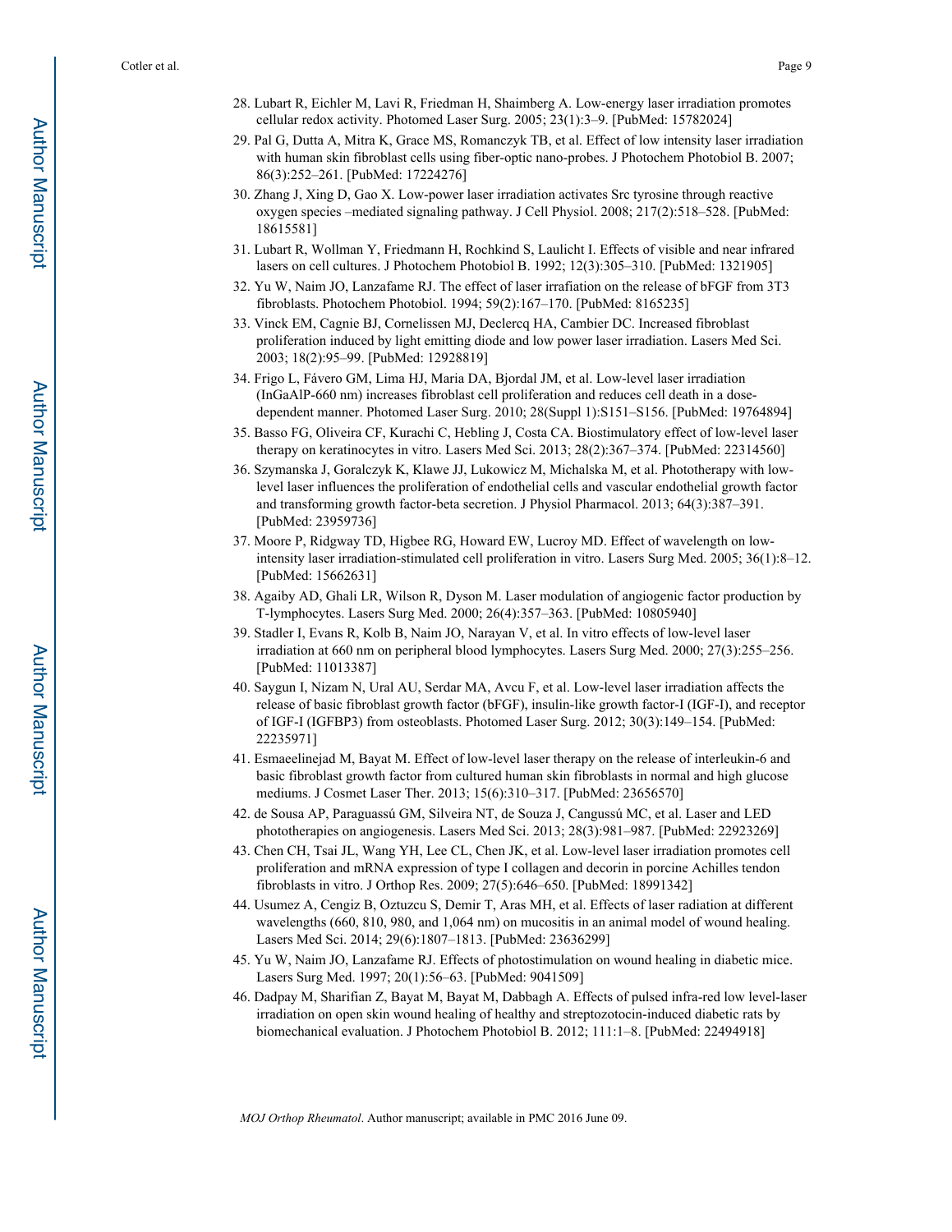- 47. Woodruff LD, Bounkeo JM, Brannon WM, Dawes KS, Barham CD, et al. The efficacy of laser therapy in wound repair: a meta-analysis of the literature. Photomed Laser Surg. 2004; 22(3):241– 247. [PubMed: 15315732]
- 48. Huang YY, Chen AC, Carroll JD, Hamblin MR. Biphasic dose response in low level light therapy. Dose Response. 2009; 7(4):358–383. [PubMed: 20011653]
- 49. Huang YY, Sharma SK, Carroll J, Hamblin MR. Biphasic dose response in low level light therapy - an update. Dose Response. 2011; 9(4):602–618. [PubMed: 22461763]
- 50. Huang YY, Nagata K, Tedford CE, Hamblin MR. Low-level laser therapy (810 nm) protects primary cortical neurons against excitotoxicity in vitro. J Biophotonics. 2014; 7(8):656–664. [PubMed: 24127337]
- 51. Huang YY, Nagata K, Tedford CE, McCarthy T, Hamblin MR. Low-level laser therapy (LLLT) reduces oxidative stress in primary cortical neurons in vitro. J Biophotonics. 2013; 6(10):829–838. [PubMed: 23281261]
- 52. Sharma SK, Kharkwal GB, Sajo M, Huang YY, De Taboada L, et al. Dose response effects of 810 nm laser light on mouse primary cortical neurons. Lasers Surg Med. 2011; 43(8):851–859. [PubMed: 21956634]
- 53. Alayat MS, Atya AM, Ali MM, Shosha TM. Long-term effect of high-intensity laser therapy on the treatment of patients with chronic back pain: a randomized blinded placebo-controlled trial. Lasers Med Sci. 2014; 29(3):1065–1073. [PubMed: 24178907]
- 54. Stergioulas A. Low-level laser treatment can reduce edema in second degree ankle sprains. J Clin Laser Med Surg. 2004; 22(2):125–128. [PubMed: 15165387]
- 55. Konstantinovic LM, Cutovic MR, Milovanovic AN, Jovic SJ, Dragin AS, et al. Low-level laser therapy for acute neck pain with radiculopathy: a double-blind placebo-controlled randomized study. Pain Med. 2010; 11(8):1169–1178. [PubMed: 20704667]
- 56. Draper WE, Schubert TA, Clemmons RM, Milse SA. Low-level laser therapy reduces time to ambulation in dogs after hemilaminectomy: a preliminary study. J Small Anim Pract. 2012; 53(8): 465–469. [PubMed: 22783835]
- 57. Chow RT, Johnson MI, Lopes-Martins RA, Bjordal JM. Efficacy of low-level laser therapy in the management of neck pain: a systematic review and meta-analysis of randomised placebo or activetreatment controlled trials. Lancet. 2009; 374(9705):1897–1908. [PubMed: 19913903]
- 58. Lopes-Martins RA. Tendinitis, an open avenue for low-level laser therapy. Photomed Laser Surg. 2014; 32(7):369–370. [PubMed: 24992270]
- 59. Marcos RL, Arnold G, Magnenet V, Rahouadj R, Magdalou J. Biomechanical and biochemical protective effect of low-level laser therapy for Achilles tendinitis. J Mech Behav Biomed Mater. 2014; 29:272–285. [PubMed: 24126100]
- 60. Okuni I, Ushigome N, Harada T, Ohshiro T, Musya Y, et al. Low level laser therapy (lllt) for chronic joint pain of the elbow, wrist and fingers. Laser Ther. 2012; 21(1):15–24. [PubMed: 24610977]
- 61. Alghadir A, Omar MT, Al-Askar AB, Al-Muteri NK. Effect of low-level laser therapy in patients with chronic knee osteoarthritis: a single-blinded randomized clinical study. Lasers Med Sci. 2014; 29(2):749–755. [PubMed: 23912778]
- 62. Bjordal JM, Johnson MI, Lopes-Martins RA, Bogen B, Chow R, et al. Short-term efficacy of physical interventions in osteoarthritic knee pain. A systematic review and meta-analysis of randomised placebo controlled trials. BMC Musculoskelet Disord. 2007; 8:51. [PubMed: 17587446]
- 63. Leal-Junior EC, Johnson DS, Saltmarche A, Demchak T. Adjunctive use of combination of superpulsed laser and light-emitting diodes phototherapy on nonspecific knee pain: double-blinded randomized placebo-controlled trial. Laser Med Sci. 2014; 29(6):1839–1847.
- 64. Hamblin MR. Can osteoarthritis be treated with light? Arthritis Res Ther. 2013; 15(5):120. [PubMed: 24286607]
- 65. Kheshie AR, Alayat MS, Ali MM. High-intensity versus low-level laser therapy in the treatment of patient with knee osteoarthritis: a randomized controlled trial. Lasers Med Sci. 2014; 29(4):1371– 1376. [PubMed: 24487957]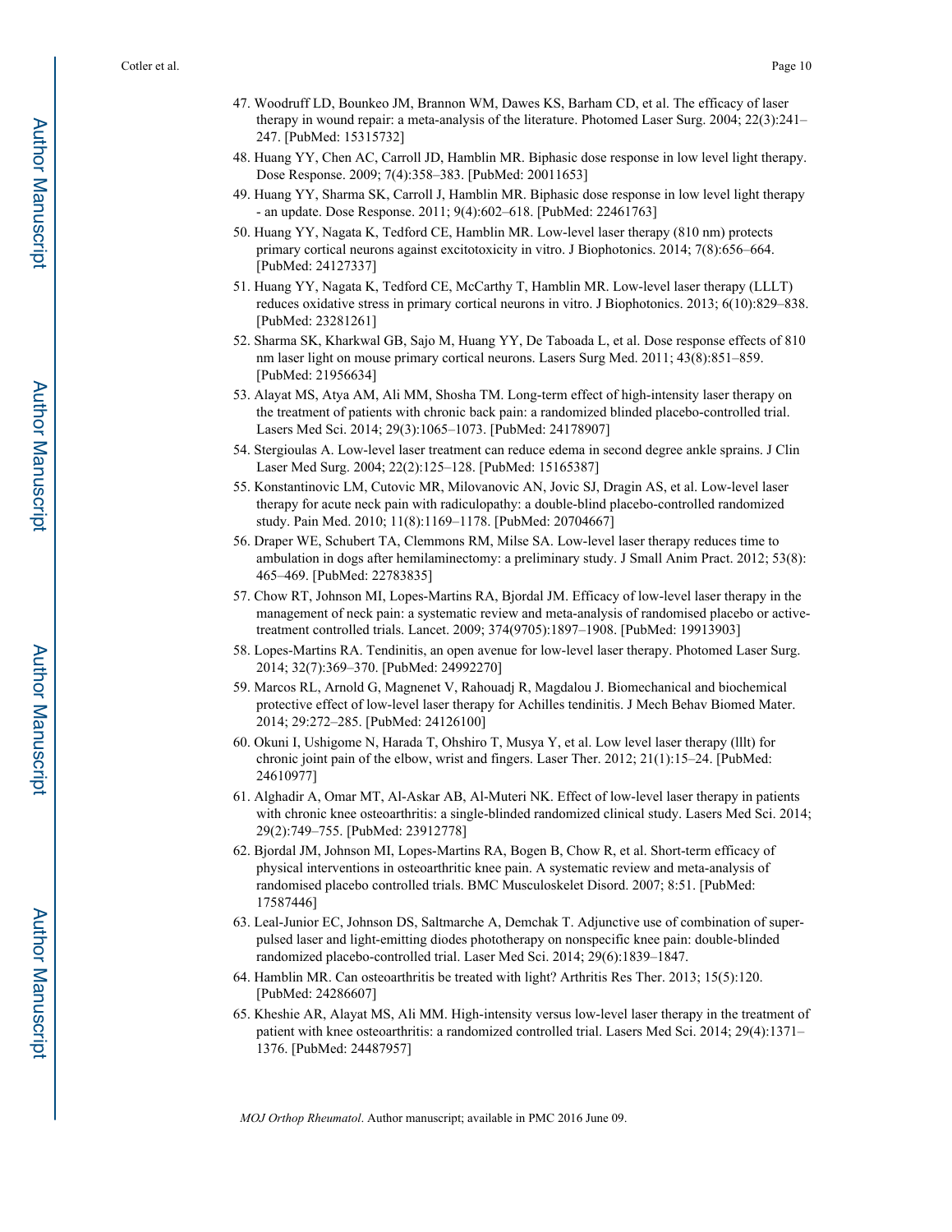- 66. Jain TK, Sharma NK. The effectiveness of physiotherapeutic interventions in treatment of frozen shoulder/adhesive capsulitis: a systematic review. J Back Musculoskelet Rehabil. 2014; 27(3): 247–273. [PubMed: 24284277]
- 67. Simunovic Z, Trobonjaca T, Trobonjaca Z. Treatment of medial and lateral epicondylitis--tennis and golfer's elbow--with low level laser therapy: a multicenter double blind, placebo-controlled clinical study on 324 patients. J Clin Laser Med Surg. 1998; 16(3):145–151. [PubMed: 9743652]
- 68. Fusaku Y, Asanyvalai T, Saensri P, Thengwittayaporn S. Low-level laser therapy with a wrist splint to treat carpal tunnel syndrome; a double-blinded randomized controlled trial. Lasers Med Sci. 2014; 29(3):1279–1287. [PubMed: 24477392]
- 69. Lazovic M, Ilic-Stojanovic O, Kocic M, Zivkovic V, Hrkovic M, et al. Placebo-controlled investigation of low-level laser therapy to treat carpal tunnel syndrome. Photomed Laser Surg. 2014; 32(6):336–344. [PubMed: 24905929]
- 70. Tumilty S, Munn J, McDonough S, Hurley DA, Basford JR, et al. Low level laser treatment of tendinopathy: a systematic review with meta-analysis. Photomed Laser Surg. 2010; 28(1):3–16. [PubMed: 19708800]
- 71. Jastifer JR, Catena F, Doty JF, Stevens F, Coughlin MJ. Low-level laser therapy for the treatment of chronic planta fasciitis: a prospective study. Foot Ankle Int. 2014; 35(6):566–571. [PubMed: 24510123]
- 72. Li FJ, Zhang JY, Zeng XT, Guo Y. Low-level laser therapy for orthodontic pain: a systematic review. Lasers Med Sci. 2014
- 73. Hashim NT, Gasmalla BG, Sabahelkheir AH, Awooda AM. Effect of the clinical application of the diode laser (810 nm) in the treatment of dentine hypersensitivity. BMC Res Notes. 2014; 7:31. [PubMed: 24411005]
- 74. Saber K, Chiniforush N, Shahabi S. The effect of low level laser therapy on pain reduction after third molar surgery. Minerva Stomatol. 2012; 61(7–8):319–322. [PubMed: 22976514]
- 75. Knapp DJ. Postherpetic neuralgia: case study of class 4 laser therapy intervention. Clin J Pain. 2013; 29(10):e6–e9. [PubMed: 24384987]
- 76. Bashiri H. Evaluation of low level laser therapy in reducing diabetic polyneuropathy related pain and sensorimotor disorders. Acta Med Iran. 2013; 51(8):543–547. [PubMed: 24026991]
- 77. Baxter GD, Walsh DM, Allen JM, Lowe AS, Bell AJ. Effects of low intensity infrared laser irradiation upon conduction in human median nerve in vivo. Exp Physiol. 1994; 79(2):227–234. [PubMed: 8003306]
- 78. Chow RT, David MA, Armati PJ. 830 nm laser irradiation induces varicosity formation, reduces mitochondrial membrane potential and blocks fast axonal flow in small and medium diameter rat dorsal root ganglion neurons: implications for the analgesic effects of 830 nm laser. J Peripher Nerv Syst. 2007; 12(1):28–39. [PubMed: 17374099]
- 79. Klein T, Magerl W, Hopf HC, Sandkühler J, Treede RD. Perceptual correlates of nociceptive longterm potentiation and long-term depression in humans. J Neurosci. 2004; 24(4):964–971. [PubMed: 14749441]
- 80. Hagiwara S, Iwasaka H, Okuda K, Noguchi T. GaAlAs (830 nm) low-level laser enhances peripheral endogenous opioid analgesia in rats. Lasers Surg Med. 2007; 39(10):797–802. [PubMed: 18081143]
- 81. Erthal V, da Silva MD, Cidral-Filho FJ, Santos AR, Nohama P. ST36 laser acupuncture reduces pain-related behavior in rats: involvement of the opioidergic and serotonergic systems. Lasers Med Sci. 2013; 28(5):1345–1351. [PubMed: 23291880]
- 82. Carrasco TG, Guerisoli LD, Guerisoli DM, Mazzetto MO. Evaluation of low intensity laser therapy in myofascial pain syndrome. Cranio. 2009; 27(4):243–247. [PubMed: 19891258]
- 83. Olavi A, Pekka R, Pertti K, Pekka P. Effects of the infrared laser therapy at treated and non treated trigger points. Acupunct Electrother Res. 1989; 14(1):9–14. [PubMed: 2568075]
- 84. Carati CJ, Anderson SN, Gannon BJ, Piller NB. Treatment of postmastectomy lymphedema with low-level laser therapy: A double blind, placebo-controlled trial. Cancer. 2003; 98(6):1114–1122. [PubMed: 12973834]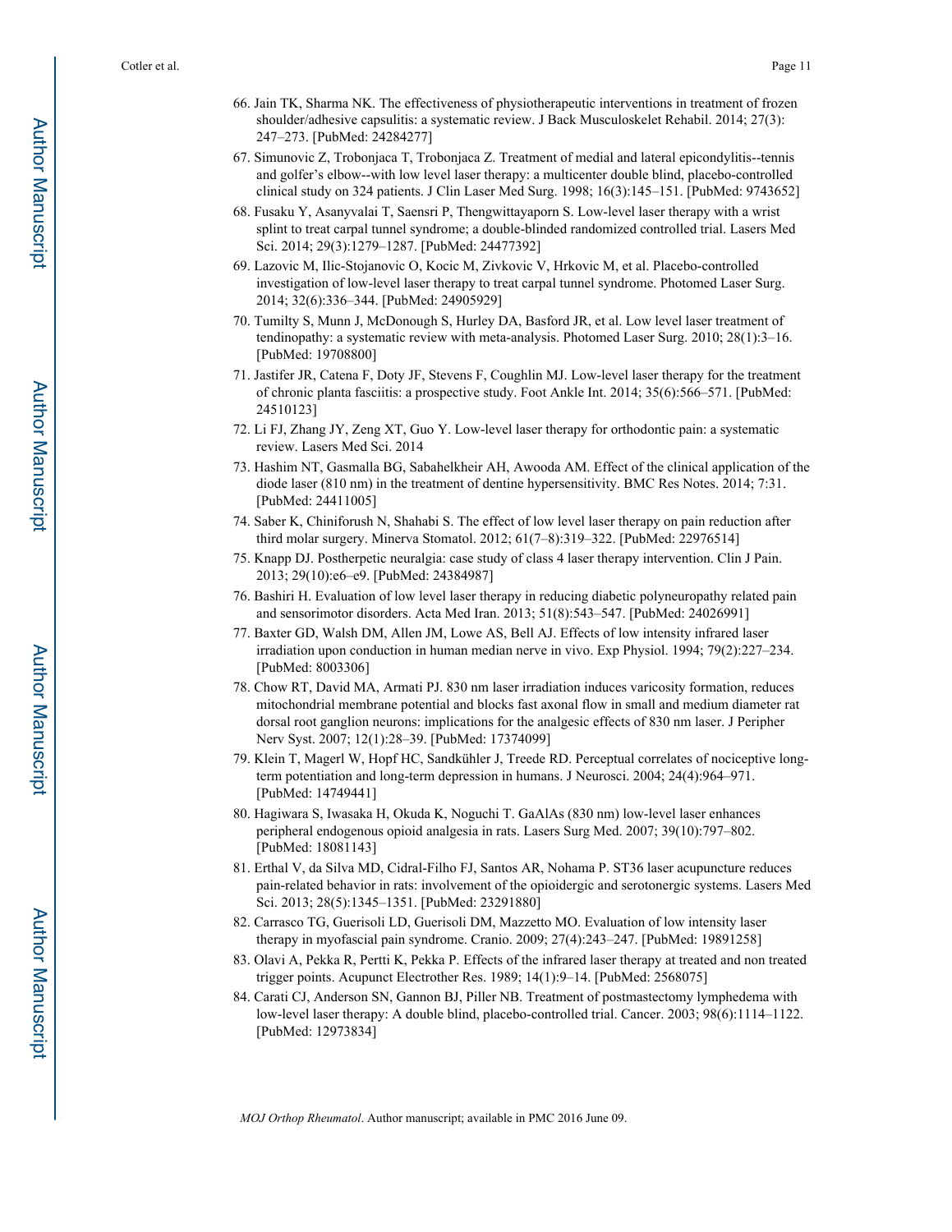- 85. Pillar NB, Thelander A. Treating chronic post mastectomy lymph edema with low level laser therapy: a cost effective strategy to reduce severity and improve the quality of survival. Laser Therapy. 1995; 7:163–8.
- 86. Guo H, Luo Q, Zhang J, Lin H, Xia L, et al. Comparing different physical factors on serum TNFalpha levels, chondrocyte apoptosis, caspase-3 and caspase-8 expression in osteoarthritis of the knee in rabbits. Joint Bone Spine. 2011; 78(6):604–610. [PubMed: 21397547]
- 87. Alves AC, de Carvalho PT, Parente M, Xavier M, Frigo L, et al. Low-level laser therapy in different stages of rheumatoid arthritis: a histological study. Lasers Med Sci. 2013; 28(2):529–536. [PubMed: 22538842]
- 88. Mafra de Lima F, Villaverde AB, Salgado MA, Castro-Faria-Neto HC, Munin E, et al. Low intensity laser therapy (LILT) in vivo acts on the neutrophils recruitment and chemokines/ cytokines levels in a model of acute pulmonary inflammation induced by aerosol of lipopolysaccharide from Escherichia coli in rat. J Photochem Photobiol B. 2010; 101(3):271–278. [PubMed: 20728373]
- 89. Gupta A, Keshri GK, Yadav A, Gola S, Chauhan S, et al. Superpulsed (Ga-As, 904 nm) low-level laser therapy (LLLT) attenuates inflammatory response and enhances healing of burn wounds. J Biophotonics. 2014 9999 (9999).
- 90. Assis L, Moretti AI, Abrahão TB, Cury V, Souza HP, et al. Low-level laser therapy (808 nm) reduces inflammatory response and oxidative stress in rat tibialis anterior muscle after cryolesion. Lasers Surg Med. 2012; 44(9):726–735. [PubMed: 23001637]
- 91. Oliveira RG, Ferreira AP, Côrtes AJ, Aarestrup BJ, Andrade LC, et al. Low-level laser reduces the production of TNF-alpha, IFN-gamma, and IL-10 induced by OVA. Lasers Med Sci. 2013; 28(6): 1519–1525. [PubMed: 23337926]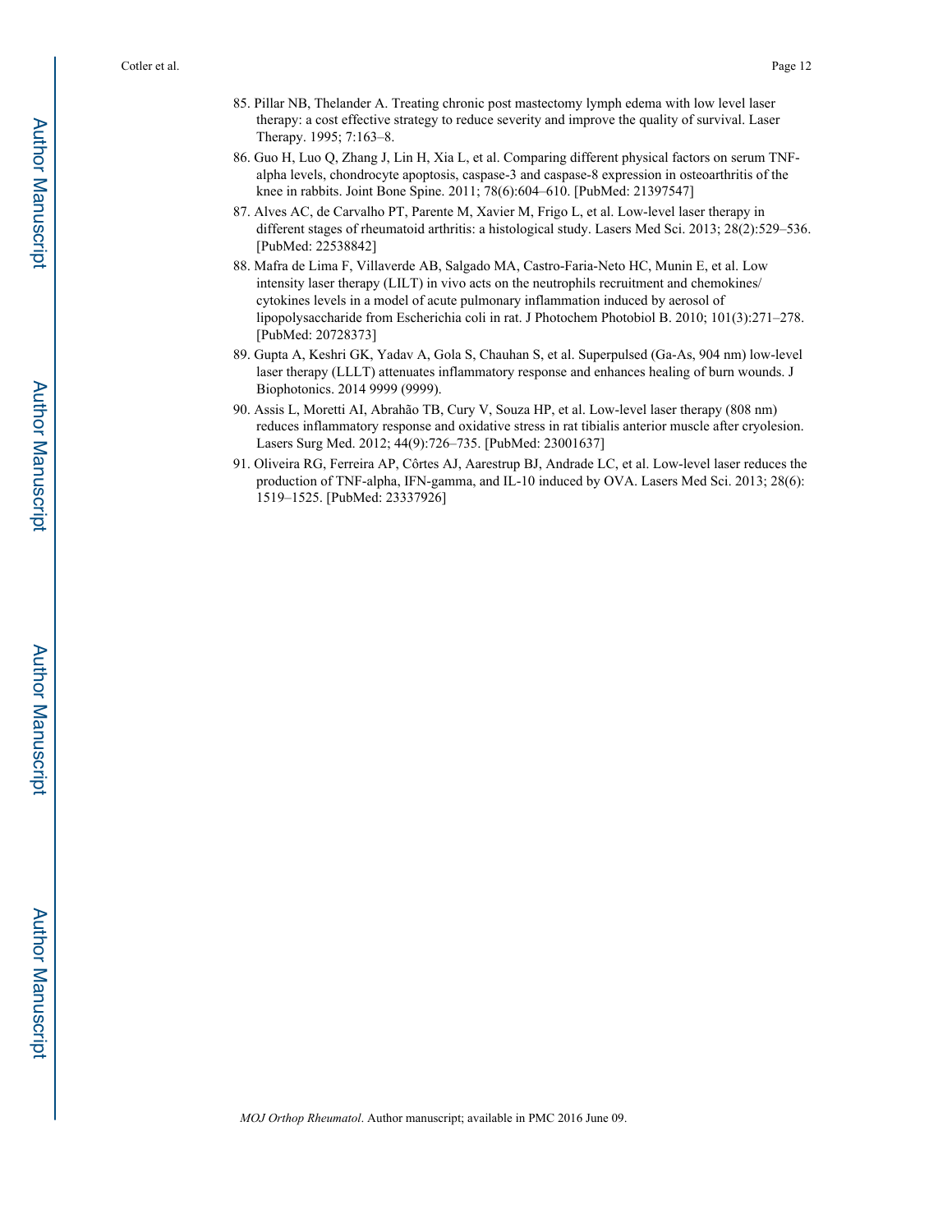

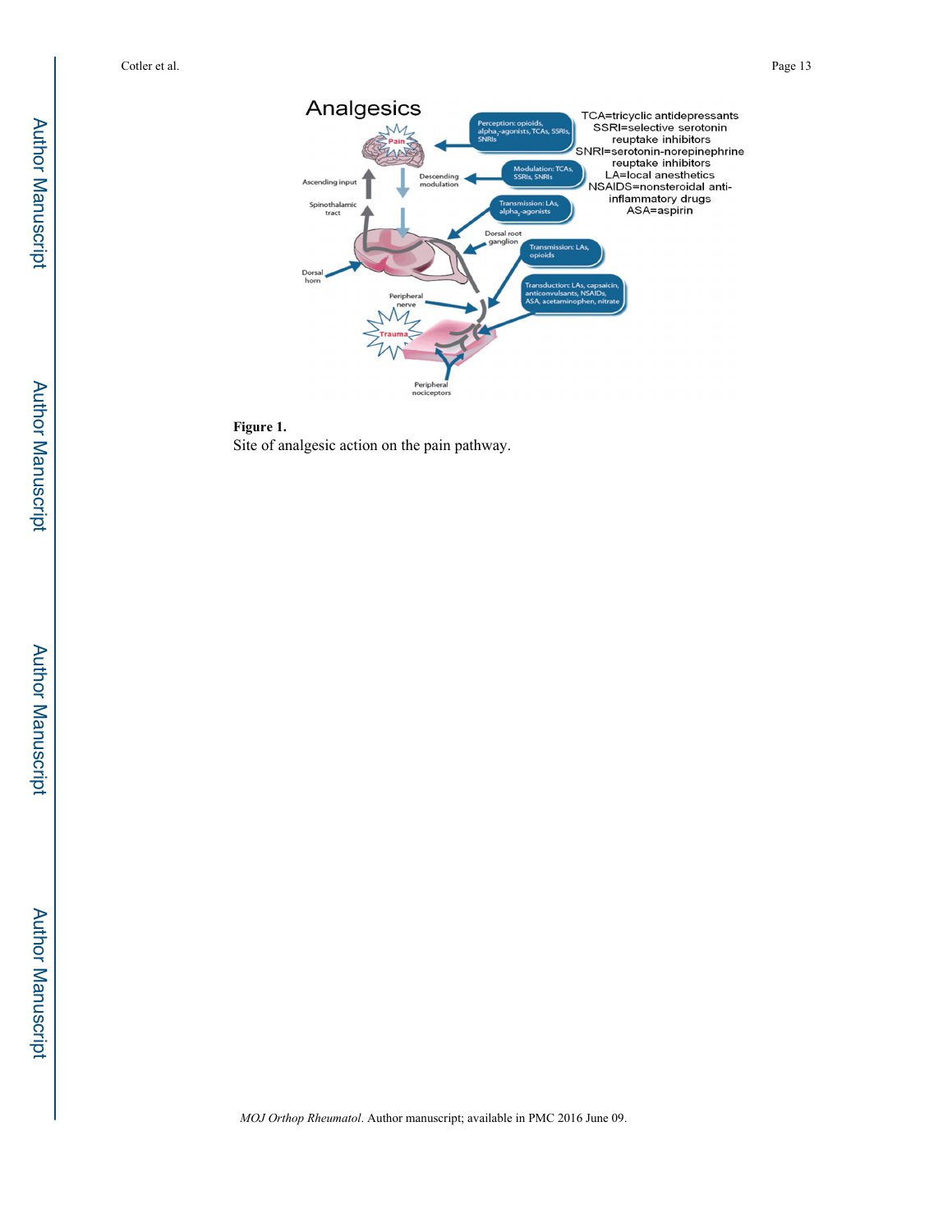

**Figure 2.**  Tissue optical window.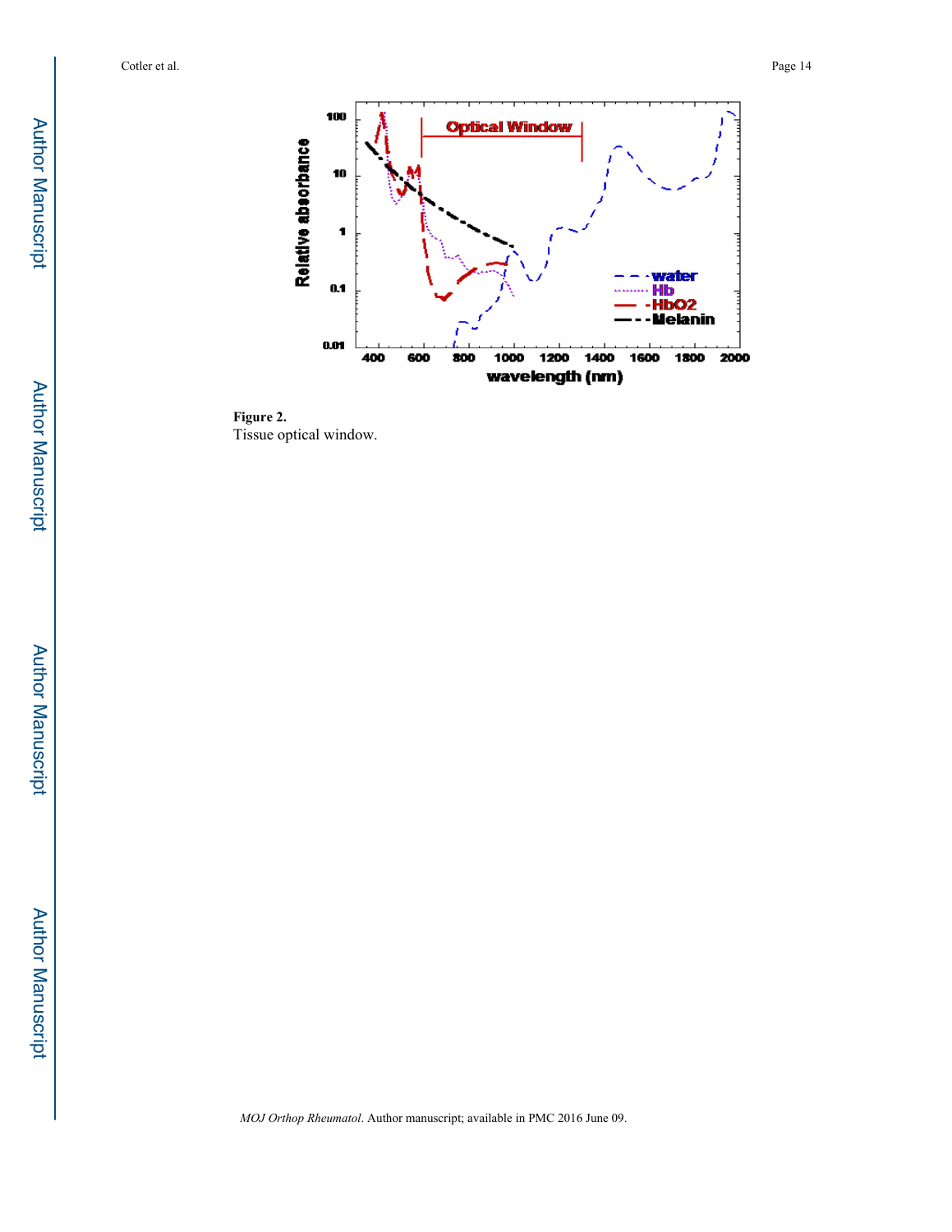# **Mechanisms of LLLT**



**Figure 3.**  Mechanisms of LLLT.